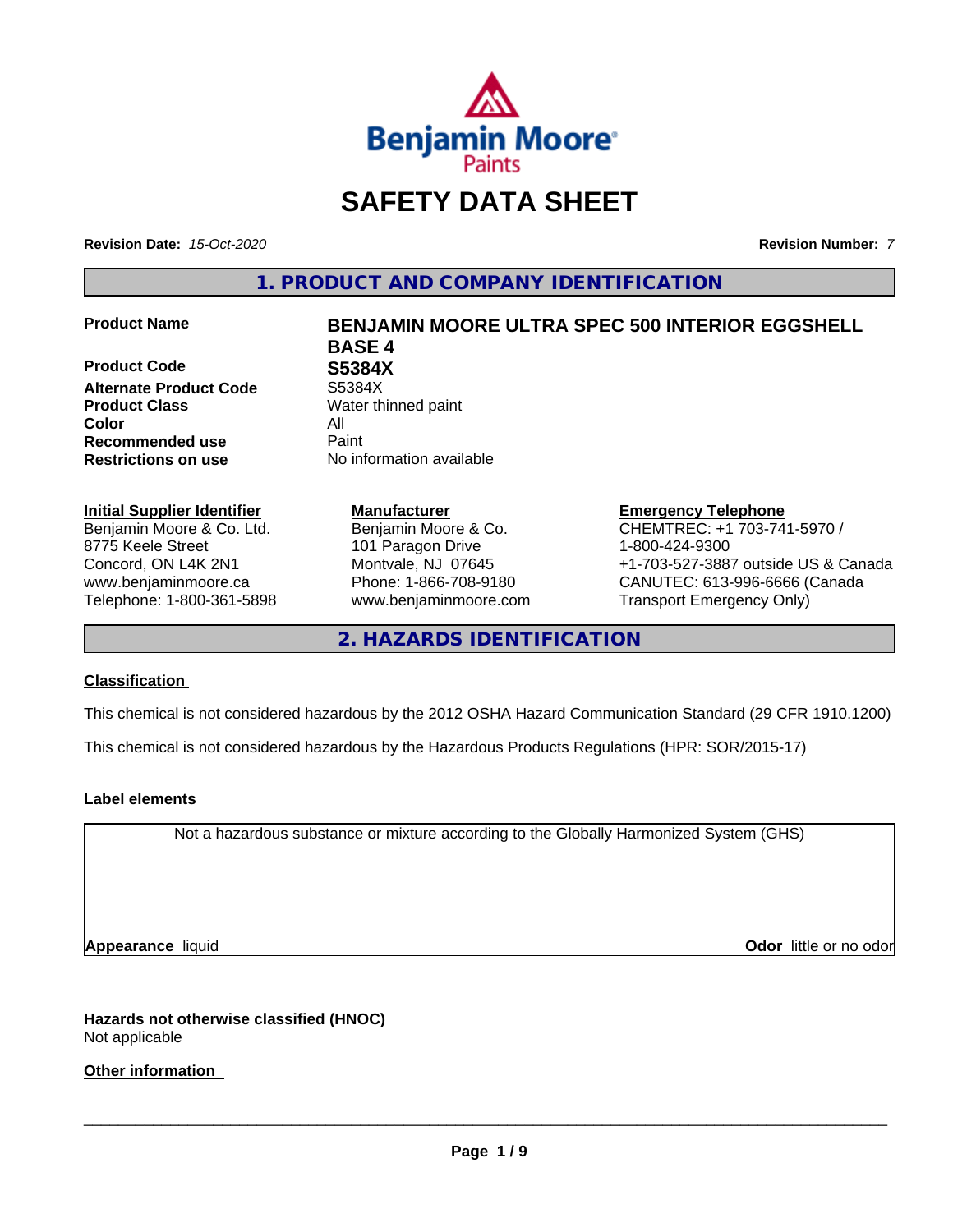No information available

#### **Other hazards**

 **WARNING:** This product contains isothiazolinone compounds at levels of <0.1%. These substances are biocides commonly found in most paints and a variety of personal care products as a preservative. Certain individuals may be sensitive or allergic to these substances, even at low levels.

### **3. COMPOSITION INFORMATION ON COMPONENTS**

| <b>Chemical name</b> | <b>CAS No.</b> | Weight-%  | Hazardous Material<br>Information Review Act Idate exemption granted<br>registry number<br>(HMIRA registry $#$ ) | Date HMIRA filed and<br>(if applicable) |
|----------------------|----------------|-----------|------------------------------------------------------------------------------------------------------------------|-----------------------------------------|
| Limestone            | 1317-65-3      | $5 - 10%$ |                                                                                                                  |                                         |
| Nepheline svenite    | 37244-96-5     | $3 - 7%$  |                                                                                                                  |                                         |
| Kaolin, calcined     | 92704-41-1     | - 5%      |                                                                                                                  |                                         |

\*The exact percentage (concentration) of composition has been withheld as a trade secret

## **4. FIRST AID MEASURES**

| <b>General Advice</b>                  | No hazards which require special first aid measures.                                                     |
|----------------------------------------|----------------------------------------------------------------------------------------------------------|
| <b>Eye Contact</b>                     | Rinse thoroughly with plenty of water for at least 15<br>minutes and consult a physician.                |
| <b>Skin Contact</b>                    | Wash off immediately with soap and plenty of water while<br>removing all contaminated clothes and shoes. |
| <b>Inhalation</b>                      | Move to fresh air. If symptoms persist, call a physician.                                                |
| Ingestion                              | Clean mouth with water and afterwards drink plenty of<br>water. Consult a physician if necessary.        |
| <b>Most Important Symptoms/Effects</b> | None known.                                                                                              |
| <b>Notes To Physician</b>              | Treat symptomatically.                                                                                   |
|                                        |                                                                                                          |

**5. FIRE-FIGHTING MEASURES**

| <b>Suitable Extinguishing Media</b>                   | Use extinguishing measures that are appropriate to local<br>circumstances and the surrounding environment.                                   |
|-------------------------------------------------------|----------------------------------------------------------------------------------------------------------------------------------------------|
| Protective equipment and precautions for firefighters | As in any fire, wear self-contained breathing apparatus<br>pressure-demand, MSHA/NIOSH (approved or equivalent)<br>and full protective gear. |
| <b>Specific Hazards Arising From The Chemical</b>     | Closed containers may rupture if exposed to fire or<br>extreme heat.                                                                         |
| Sensitivity to mechanical impact                      | No                                                                                                                                           |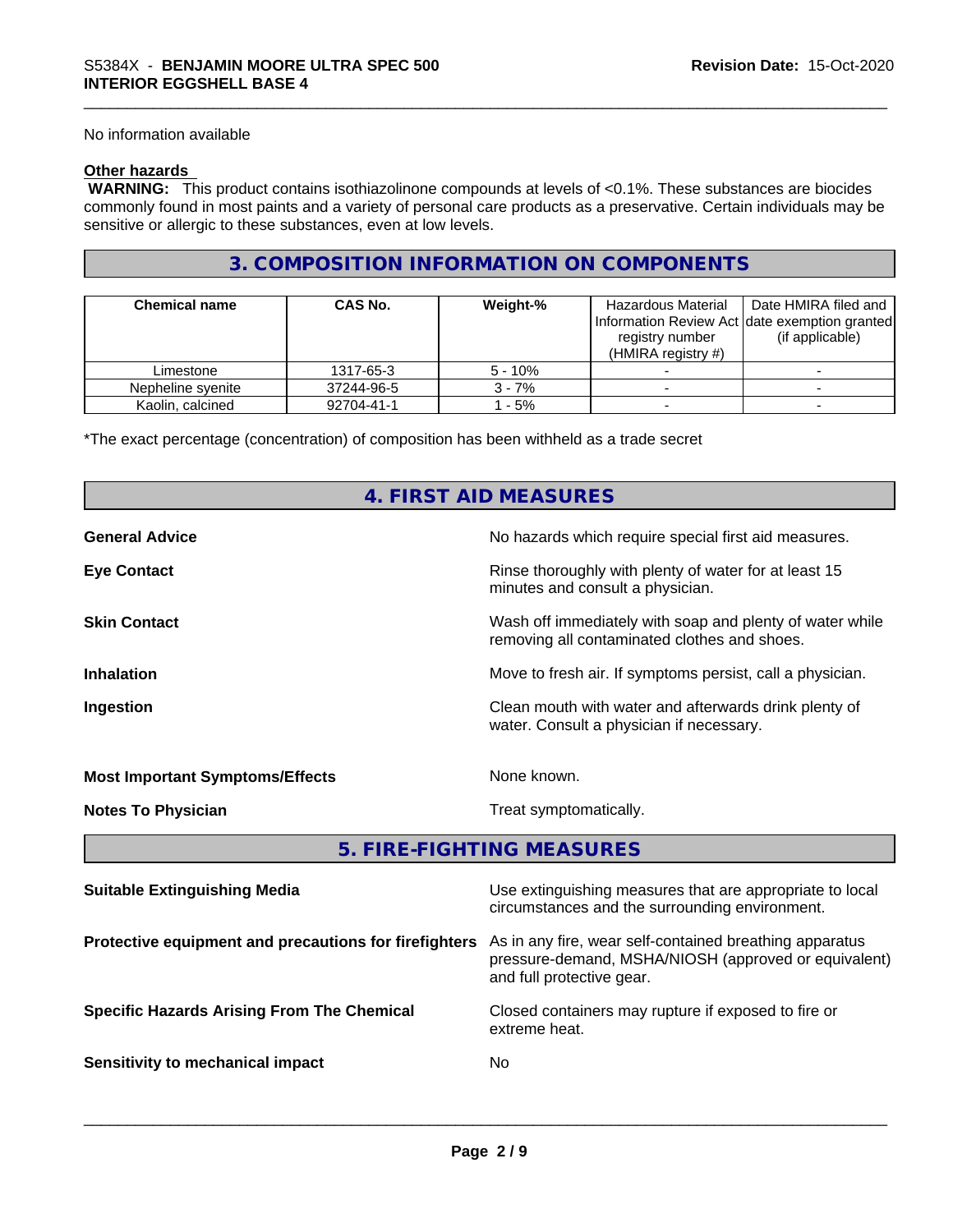| Sensitivity to static discharge                                                  |                        | No                                                 |                                |
|----------------------------------------------------------------------------------|------------------------|----------------------------------------------------|--------------------------------|
| <b>Flash Point Data</b><br>Flash point (°F)<br>Flash Point (°C)<br><b>Method</b> |                        | Not applicable<br>Not applicable<br>Not applicable |                                |
| <b>Flammability Limits In Air</b>                                                |                        |                                                    |                                |
| Lower flammability limit:<br><b>Upper flammability limit:</b>                    |                        | Not applicable<br>Not applicable                   |                                |
| <b>NFPA</b><br>Health: 1                                                         | <b>Flammability: 0</b> | <b>Instability: 0</b>                              | <b>Special: Not Applicable</b> |

#### **NFPA Legend**

- 0 Not Hazardous
- 1 Slightly
- 2 Moderate
- 3 High
- 4 Severe

*The ratings assigned are only suggested ratings, the contractor/employer has ultimate responsibilities for NFPA ratings where this system is used.*

*Additional information regarding the NFPA rating system is available from the National Fire Protection Agency (NFPA) at www.nfpa.org.*

## **6. ACCIDENTAL RELEASE MEASURES**

**Personal Precautions Precautions** Avoid contact with skin, eyes and clothing. Ensure adequate ventilation.

**Other Information Other Information Prevent further leakage or spillage if safe to do so.** 

**Environmental precautions** See Section 12 for additional Ecological Information.

**Methods for Cleaning Up Example 20 Soak** up with inert absorbent material. Sweep up and shovel into suitable containers for disposal.

vapors, spray mists or sanding dust. In case of insufficient

ventilation, wear suitable respiratory equipment.

**7. HANDLING AND STORAGE**

**Handling Avoid contact with skin, eyes and clothing. Avoid breathing Handling Avoid breathing** 

**Storage Keep container tightly closed.** Keep out of the reach of

**Incompatible Materials Incompatible Materials No information available** 

 $\overline{\phantom{a}}$  ,  $\overline{\phantom{a}}$  ,  $\overline{\phantom{a}}$  ,  $\overline{\phantom{a}}$  ,  $\overline{\phantom{a}}$  ,  $\overline{\phantom{a}}$  ,  $\overline{\phantom{a}}$  ,  $\overline{\phantom{a}}$  ,  $\overline{\phantom{a}}$  ,  $\overline{\phantom{a}}$  ,  $\overline{\phantom{a}}$  ,  $\overline{\phantom{a}}$  ,  $\overline{\phantom{a}}$  ,  $\overline{\phantom{a}}$  ,  $\overline{\phantom{a}}$  ,  $\overline{\phantom{a}}$ 

## **8. EXPOSURE CONTROLS / PERSONAL PROTECTION**

children.

**Exposure Limits**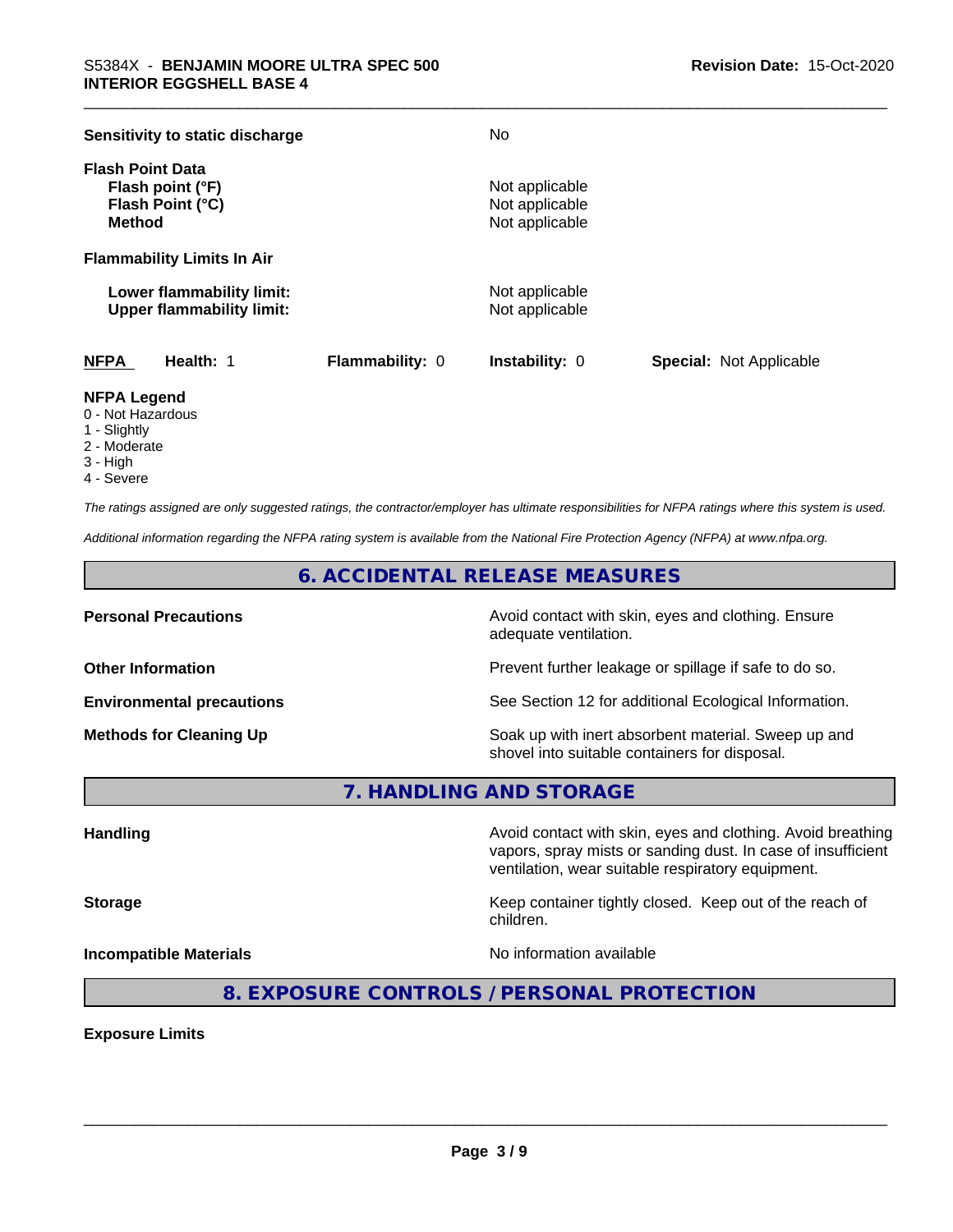| <b>Chemical name</b> | <b>OSHA PEL</b>                               | <b>ACGIH TLV</b> | Alberta           | <b>British</b><br>Columbia                                                  | Ontario           | Quebec                          |
|----------------------|-----------------------------------------------|------------------|-------------------|-----------------------------------------------------------------------------|-------------------|---------------------------------|
| Limestone            | 15 mg/m $3$ - TWA<br>$5 \text{ ma/m}^3$ - TWA | N/E              | 10 mg/m $3$ - TWA | 10 mg/m $3$ - TWA<br>$3 \text{ ma/m}^3$ - TWA<br>$20 \text{ ma/m}^3$ - STEL | N/E               | 10 mg/m <sup>3</sup> -<br>TWAEV |
| Nepheline syenite    | N/E                                           | N/E              | N/E               | N/E                                                                         | 10 mg/m $3$ - TWA | N/E                             |

#### **Legend**

OSHA - Occupational Safety & Health Administration Exposure Limits ACGIH - American Conference of Governmental Industrial Hygienists Alberta - Alberta Occupational Exposure Limits

British Columbia - British Columbia Occupational Exposure Limits

Ontario - Ontario Occupational Exposure Limits

Quebec - Quebec Occupational Exposure Limits

N/E - Not Established

**Personal Protective Equipment**

**Engineering Measures Ensure** Ensure adequate ventilation, especially in confined areas.

**Eye/Face Protection**<br>
Safety glasses with side-shields.<br> **Skin Protection**<br> **Skin Protection** Protective gloves and impervious clothing. **Respiratory Protection In case of insufficient ventilation wear suitable respiratory** equipment.

**Hygiene Measures Avoid contact with skin, eyes and clothing. Remove and Avoid contact with skin, eyes and clothing. Remove and Avoid contact with skin, eyes and clothing. Remove and** wash contaminated clothing before re-use. Wash thoroughly after handling.

#### **9. PHYSICAL AND CHEMICAL PROPERTIES**

**Appearance** liquid **Odor** little or no odor **Odor Threshold** No information available **Density (lbs/gal)** 9.65 - 9.75 **Specific Gravity** 1.16 - 1.18 **pH** No information available **Viscosity (cps)** No information available **Solubility(ies)** No information available **Water solubility** No information available **Evaporation Rate No information available No information available Vapor pressure** No information available in the North American Monte available in the North American available **Vapor density No information available No information available Wt. % Solids** 45 - 55 **Vol. % Solids** 35 - 45 **Wt. % Volatiles** 45 - 55 **Vol. % Volatiles** 55 - 65 **VOC Regulatory Limit (g/L)** 0 **Boiling Point (°F)** 212 **Boiling Point (°C)** 100 **Freezing point (°F)** 32 **Freezing Point (°C)** 0 **Flash point (°F)** Not applicable **Flash Point (°C)** Not applicable **Method** Not applicable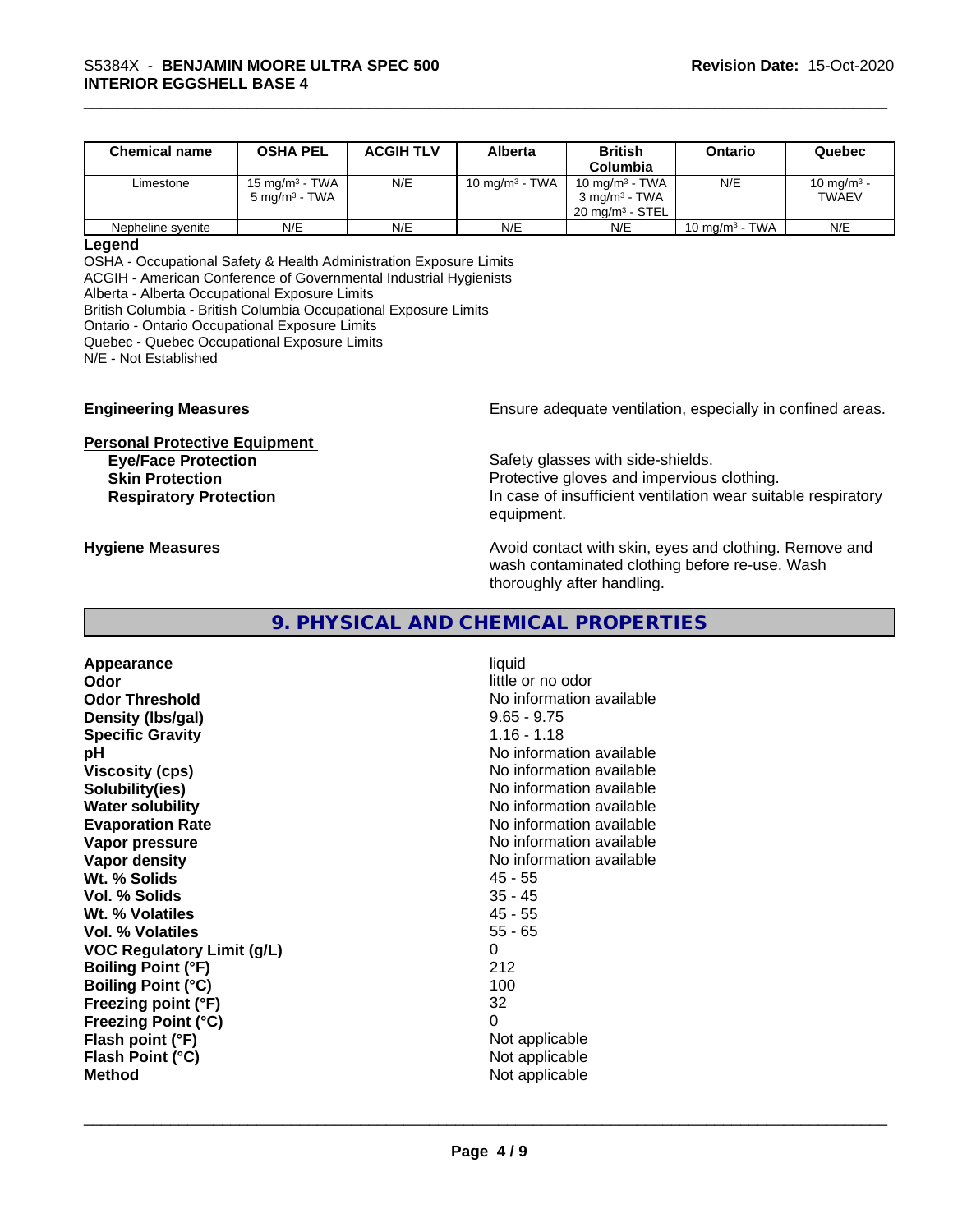**Flammability (solid, gas)**<br> **Upper flammability limit:**<br>
Upper flammability limit:<br>  $\begin{array}{ccc}\n\bullet & \bullet & \bullet \\
\bullet & \bullet & \bullet\n\end{array}$ **Upper flammability limit:**<br> **Lower flammability limit:**<br>
Not applicable<br>
Not applicable **Lower flammability limit:**<br> **Autoignition Temperature (°F)**<br>
Mo information available **Autoignition Temperature (°F)**<br> **Autoignition Temperature (°C)** No information available Autoignition Temperature (°C)<br>
Decomposition Temperature (°F)<br>
No information available **Decomposition Temperature (°F) Decomposition Temperature (°C)**<br> **Partition coefficient**<br> **Partition coefficient**<br> **No** information available

**No information available** 

### **10. STABILITY AND REACTIVITY**

| <b>Reactivity</b>                         | Not Applicable                           |
|-------------------------------------------|------------------------------------------|
| <b>Chemical Stability</b>                 | Stable under normal conditions.          |
| <b>Conditions to avoid</b>                | Prevent from freezing.                   |
| <b>Incompatible Materials</b>             | No materials to be especially mentioned. |
| <b>Hazardous Decomposition Products</b>   | None under normal use.                   |
| <b>Possibility of hazardous reactions</b> | None under normal conditions of use.     |

## **11. TOXICOLOGICAL INFORMATION**

#### **Product Information Information on likely routes of exposure**

**Principal Routes of Exposure Exposure** Eye contact, skin contact and inhalation.

**Acute Toxicity** 

**Product Information Intervalled and Contract Contract Contract Contract Product Information available** 

#### **Symptoms related to the physical,chemical and toxicological characteristics**

**Symptoms** No information available

## **Delayed and immediate effects as well as chronic effects from short and long-term exposure**

| Eye contact                     | May cause slight irritation                              |
|---------------------------------|----------------------------------------------------------|
| <b>Skin contact</b>             | Substance may cause slight skin irritation. Prolonged or |
|                                 | repeated contact may dry skin and cause irritation.      |
| <b>Inhalation</b>               | May cause irritation of respiratory tract.               |
| Ingestion                       | Ingestion may cause gastrointestinal irritation, nausea, |
|                                 | vomiting and diarrhea.                                   |
| <b>Sensitization</b>            | No information available.                                |
| <b>Neurological Effects</b>     | No information available.                                |
| <b>Mutagenic Effects</b>        | No information available.                                |
| <b>Reproductive Effects</b>     | No information available.                                |
| <b>Developmental Effects</b>    | No information available.                                |
| <b>Target organ effects</b>     | No information available.                                |
| <b>STOT - single exposure</b>   | No information available.                                |
| <b>STOT - repeated exposure</b> | No information available.                                |
|                                 |                                                          |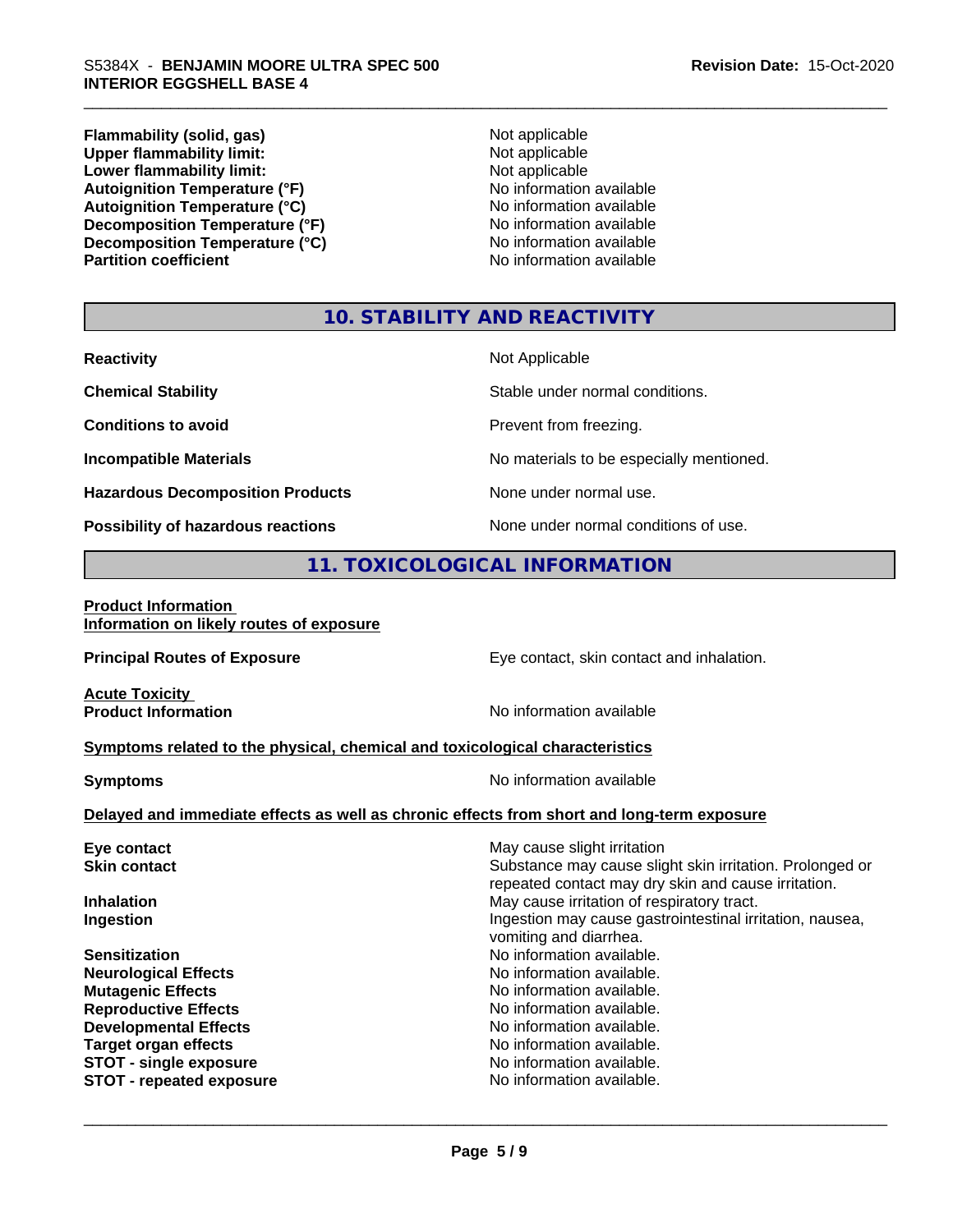**Other adverse effects**<br> **Aspiration Hazard**<br> **Aspiration Hazard**<br> **Aspiration Azard**<br> **Aspiration Azard**<br> **Aspiration Azard**<br> **Aspiration Azard**<br> **Aspiration Azard** No information available.

#### **Numerical measures of toxicity**

**The following values are calculated based on chapter 3.1 of the GHS document**

#### **ATEmix (oral)** 64772 mg/kg

#### **Component Information**

| Chemical name         | Oral LD50         | Dermal LD50 | Inhalation LC50 |
|-----------------------|-------------------|-------------|-----------------|
| Kaolin,<br>. calcined | Rat<br>2000 mg/kg |             |                 |
| 92704-41-             |                   |             |                 |

#### **Carcinogenicity**

*There are no known carcinogenic chemicals in this product above reportable levels.*

**12. ECOLOGICAL INFORMATION**

#### **Ecotoxicity Effects**

The environmental impact of this product has not been fully investigated.

#### **Product Information**

#### **Acute Toxicity to Fish**

No information available

#### **Acute Toxicity to Aquatic Invertebrates**

No information available

#### **Acute Toxicity to Aquatic Plants**

No information available

#### **Persistence / Degradability**

No information available.

#### **Bioaccumulation**

There is no data for this product.

### **Mobility in Environmental Media**

No information available.

#### **Ozone**

No information available

#### **Component Information**

## **Acute Toxicity to Fish**

No information available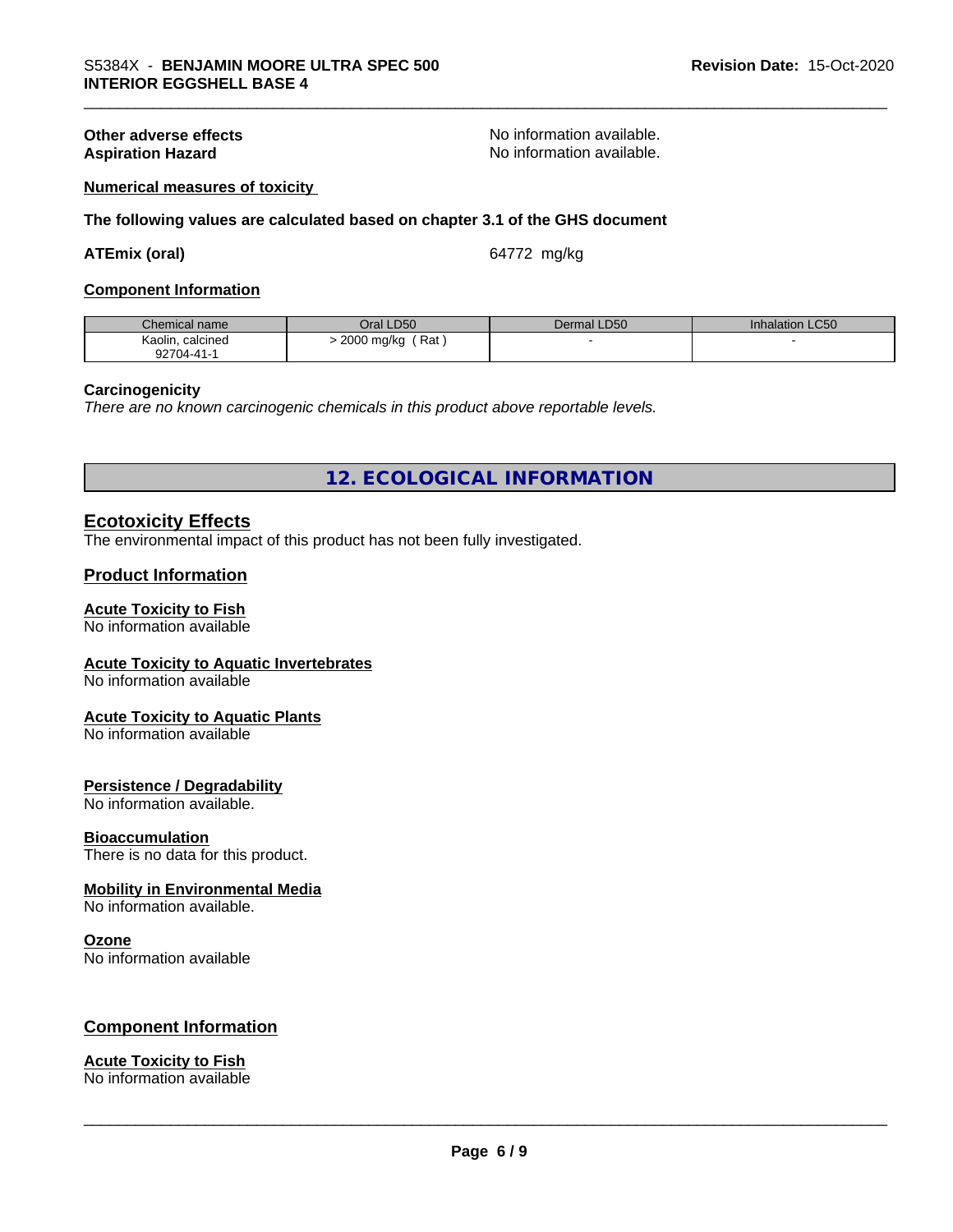#### **Acute Toxicity to Aquatic Invertebrates**

No information available

#### **Acute Toxicity to Aquatic Plants**

No information available

## **13. DISPOSAL CONSIDERATIONS**

**Waste Disposal Method Dispose of in accordance with federal, state, provincial,** and local regulations. Local requirements may vary, consult your sanitation department or state-designated environmental protection agency for more disposal options.

#### **14. TRANSPORT INFORMATION**

| <b>DOT</b>         | Not regulated |
|--------------------|---------------|
| <b>TDG</b>         | Not regulated |
| <b>ICAO / IATA</b> | Not regulated |
| <b>IMDG/IMO</b>    | Not regulated |

## **15. REGULATORY INFORMATION**

### **International Inventories**

| <b>TSCA: United States</b> | Yes - All components are listed or exempt. |
|----------------------------|--------------------------------------------|
| DSL: Canada                | Yes - All components are listed or exempt. |

#### **Federal Regulations**

#### **SARA 311/312 hazardous categorization**

| Acute health hazard               | Nο |  |
|-----------------------------------|----|--|
| Chronic Health Hazard             | N٥ |  |
| Fire hazard                       | N٥ |  |
| Sudden release of pressure hazard | N٥ |  |
| Reactive Hazard                   | N٥ |  |

#### **SARA 313**

Section 313 of Title III of the Superfund Amendments and Reauthorization Act of 1986 (SARA). This product contains a chemical or chemicals which are subject to the reporting requirements of the Act and Title 40 of the Code of Federal Regulations, Part 372: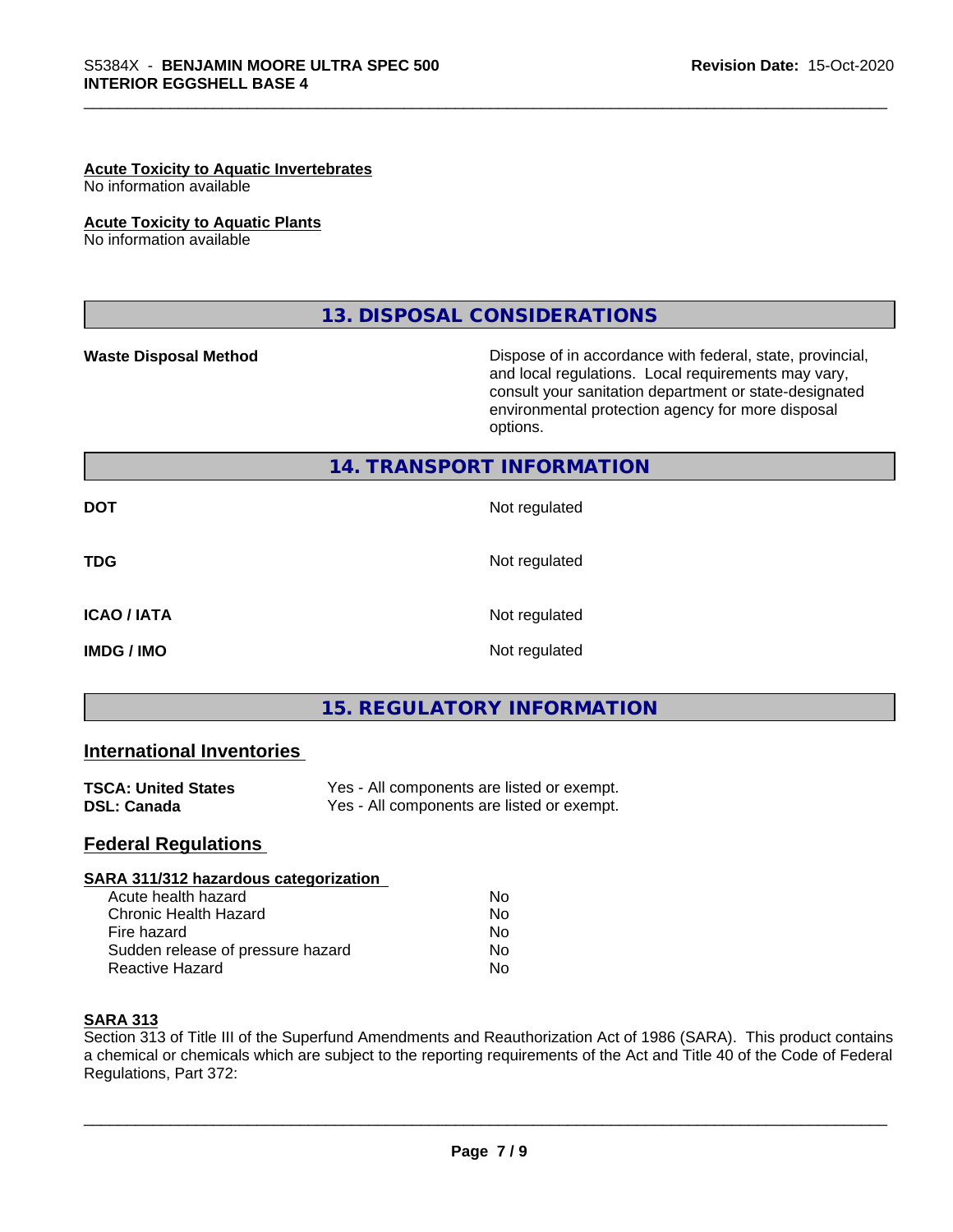#### *None*

## **Clean Air Act,Section 112 Hazardous Air Pollutants (HAPs) (see 40 CFR 61)**

This product contains the following HAPs:

*None*

## **US State Regulations**

#### **California Proposition 65**

**A** WARNING: Cancer and Reproductive Harm– www.P65warnings.ca.gov

#### **State Right-to-Know**

| ю<br> |  |  |
|-------|--|--|
| ∟ır   |  |  |

**Legend** X - Listed

## **National Pollutant Release Inventory (NPRI)**

#### **NPRI Parts 1- 4**

This product contains the following Parts 1-4 NPRI chemicals:

*None*

#### **NPRI Part 5**

This product contains the following NPRI Part 5 Chemicals:

*None*

#### **WHMIS Regulatory Status**

This product has been classified in accordance with the hazard criteria of the Hazardous Products Regulations (HPR) and the SDS contains all the information required by the HPR.

| <b>16. OTHER INFORMATION</b>                                                                                                                          |           |                 |                      |          |  |  |  |
|-------------------------------------------------------------------------------------------------------------------------------------------------------|-----------|-----------------|----------------------|----------|--|--|--|
| HMIS -                                                                                                                                                | Health: 1 | Flammability: 0 | <b>Reactivity: 0</b> | $PPE: -$ |  |  |  |
| <b>HMIS Legend</b><br>0 - Minimal Hazard<br>1 - Slight Hazard<br>2 - Moderate Hazard<br>3 - Serious Hazard<br>4 - Severe Hazard<br>* - Chronic Hazard |           |                 |                      |          |  |  |  |